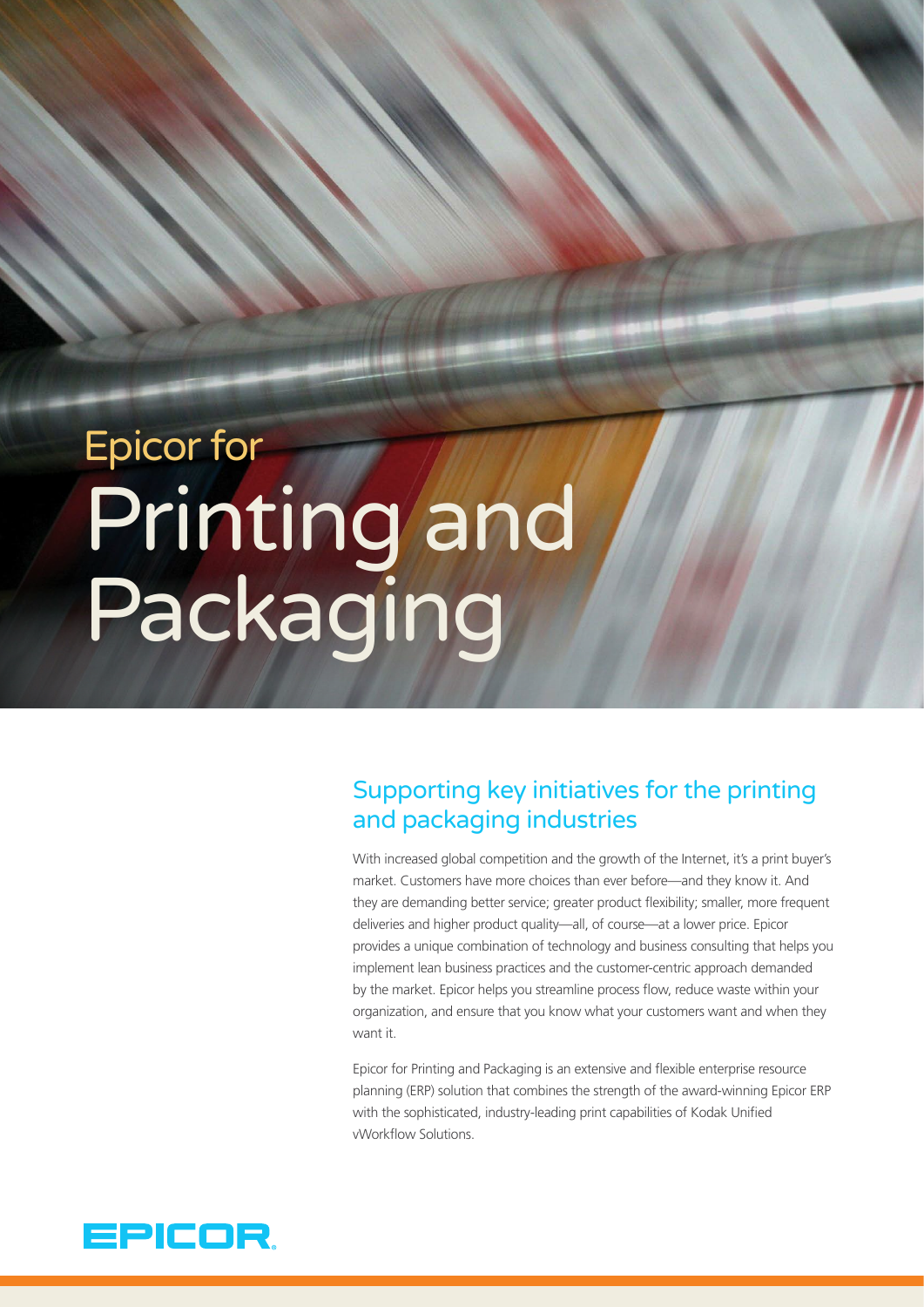Epicor for Printing and Packaging gives you control over your business with access to realtime data—whether it's for sales, production, or financials. Epicor lets you identify which customers are the most profitable and what work or activities to focus on which can sustain and grow your business.

Designed for traditional and digital printing, publishing, and packaging businesses, the Epicor solution is a catalyst for change that will help you face the future and succeed today.

## Drive sales and marketing with CRM

Customer Relationship Management (CRM) controls all aspects of a company's interaction with its customers and potential customers including generating the lead, developing the opportunity, taking the order, producing and shipping the goods, getting the cash, and supporting the customer. Throughout this process, CRM allows the customer to be tightly involved within the entire supply chain process via Epicor Portal.

With single source customer information, from sales, quotation, production, and shipping to finance, everyone is in step with customer demands. The CRM suite is designed to enable your organization to create and build a lasting relationship with your customers.

# Automate cost estimation to rapidly produce accurate customer quotes

Epicor for Printing and Packaging lets you customize the estimation module to suit the workflow—or multiple workflows—of your business. This solution speeds your turnaround time for answering customer or prospect requests for quotation (RFQs) and lets you easily track them, from the time of receipt until an order is placed. With Epicor for Printing and Packaging, you have several options for quickly creating highly accurate estimates and quotes including costbased estimating, automated quoting with the job configurator, and quoting with price lists.

## Optimize constantly changing production schedules

Whether you are a global, multisite enterprise or a single-site print organization, the fundamental need for precise and flexible planning and scheduling exists. Specific functionality (e.g., consolidated purchasing, transfer functionality, and consolidated financials) helps global enterprises manage the complexities of their business and take advantage of the efficiencies that smaller organizations may enjoy.

# Increase productivity while improving quality and tracking capabilities

Epicor Production Management, comprised of Job Management, Manufacturing Execution, Lean Manufacturing, and Quality Assurance, uses sophisticated technologies to model your best practices and empowers your personnel to make the decisions that will help optimize your production process. Online transaction tracking gives you a current picture of what is occurring on the production floor by employee and job. Embedded quality management enables you to ensure you meet your customer's quality expectations.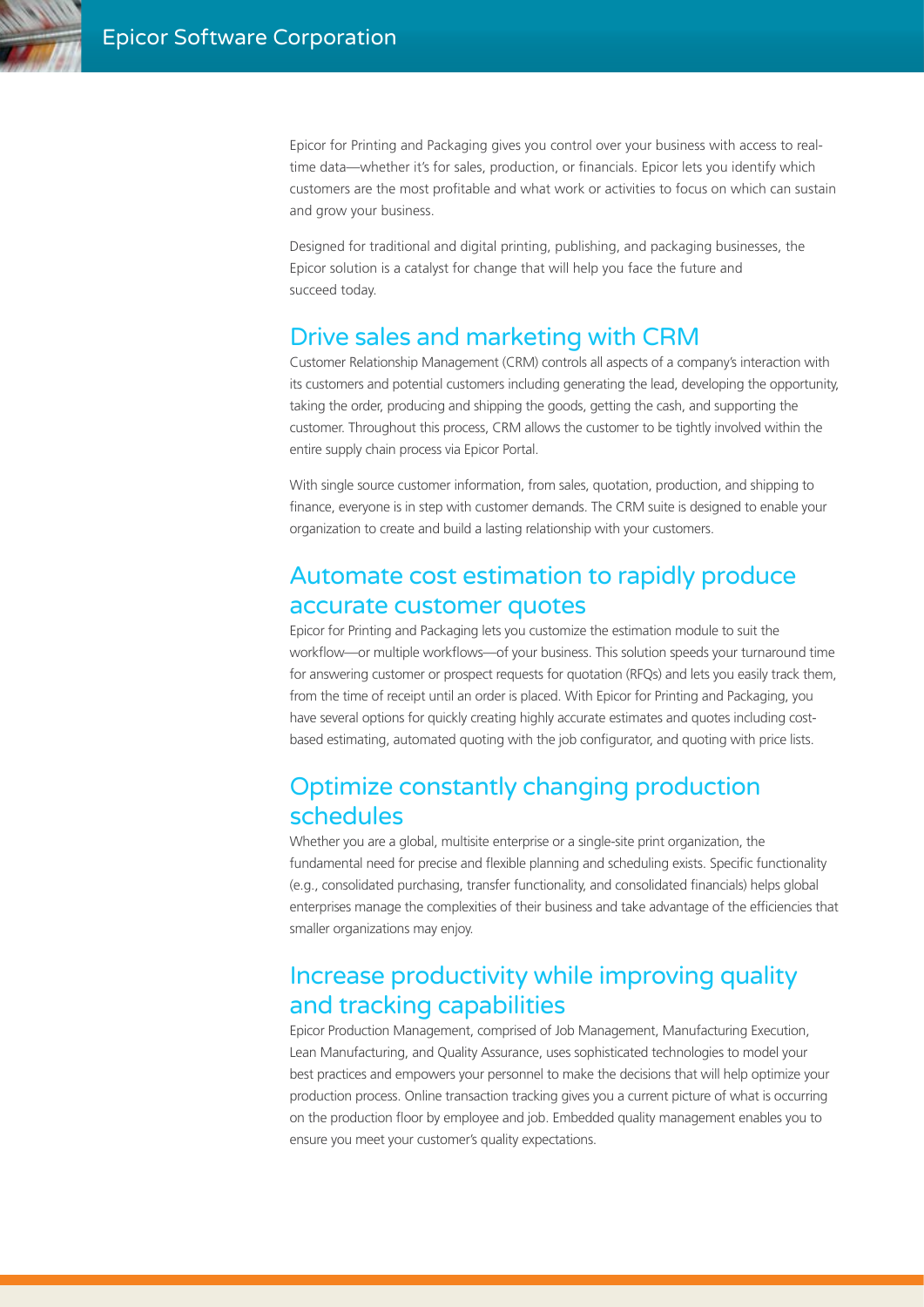

# Streamline your supply chain and optimize inventory

Linking the trading partners, processes, and systems that make up your supply chain can be the differentiator you need to achieve industry-leading performance. Removing processes that do not add value and synchronizing processes inside and outside a company enable you to meet customer demands for lower cost and faster delivery. Epicor for Printing and Packaging provides the most effective coordination from initial raw materials to the ultimate consumption of the finished product by providing the visibility you need throughout your value chain.

# Improve financial analysis and decision making

Every business measures performance to some degree, but enterprise performance management (EPM) is more than measurement. EPM is both passive measurement and active performance management. Epicor for Printing and Packaging includes the tools you need for reporting and analysis, and realtime monitoring and triggers to generate alerts when a metric or process is outside a pre-established tolerance. EPM goes beyond operational performance. Your management team can also use the EPM suite of applications to analyze financial performance.

#### *Integration to Industry-Leading Kodak® Unified Workflow Solutions*

Epicor for Printing and Packaging includes integration to several Kodak Unified Workflow Solutions, including Kodak UpFront Production Planning Software, Kodak Preps Imposition Software, and Kodak Prinergy Workflow.

#### *Kodak UpFront* **Production Planning Software**

Kodak UpFront Production Planning Software standardizes production planning by automating and digitizing the centuries-old craft process of manually folding paper and creating drawing layouts. UpFront Production Planning Software ensures the accuracy of your job layouts by automatically verifying your plans against a library of your press and finishing equipment. UpFront Production Planning Software also enables you to create imposition-ready digital templates for prepress and send JDF/CIP3 information to bindery and cutting equipment.

Material and labor savings from implementing UpFront Production Planning Software can add up to improvements to your bottom line.

#### *Kodak Preps* **Imposition Software**

Kodak Preps Imposition Software is a digital imposition tool that leads the industry in the adoption of open standards such as PDF and JDF. Preps Software is the cornerstone of a productive prepress operation, dramatically reducing job costs and turnaround times with a customizable workflow.

#### *Kodak Prinergy* **Workflow**

Kodak Prinergy Workflow automates the exchange of data between Epicor for Printing and Packaging and Prinergy Workflow. Using JDF standards, Prinergy Workflow provides immediate access to prepress production data, such as events, machine time, and material usage.

# Supporting extended and global operations

With competitive pressures driving many businesses to expand globally where labor is considerably less expensive coupled with manufacturing plant consolidations and the desire to put distribution centers closer to end consumers, both large and small businesses find themselves suddenly managing multiple sites disparately. Epicor for Printing and Packaging has comprehensive multisite capabilities coupled with global presence to meet your company's requirements for local support. Competing globally and domestically bridging geographic and strategic diversity and eliminating supply chain inefficiencies—can be accomplished with the technologies to streamline intra- and intercompany processes and communicate quickly and accurately. Synchronization of complex relationships which determine supply, demand and fulfillment is the means to reaching new, industry-leading levels of business performance. Epicor for Printing and Packaging can help you achieve maximum efficiencies across your globally extended enterprise.

# Robust technology framework

Epicor is uniquely positioned with a complete suite of applications based on 100% Web services technology, protecting your investment in software and services well into the future. Why are Web services so important to businesses, particularly in printing, packaging, and publishing? Outside of all the reasons organizations look to Web services for deployment—speed, stability, reusability, and more—for midsize businesses, the incentive is imminent to drive electronic collaboration more firmly into their supply chain. Web services collaboration is fast becoming a necessity to doing business.